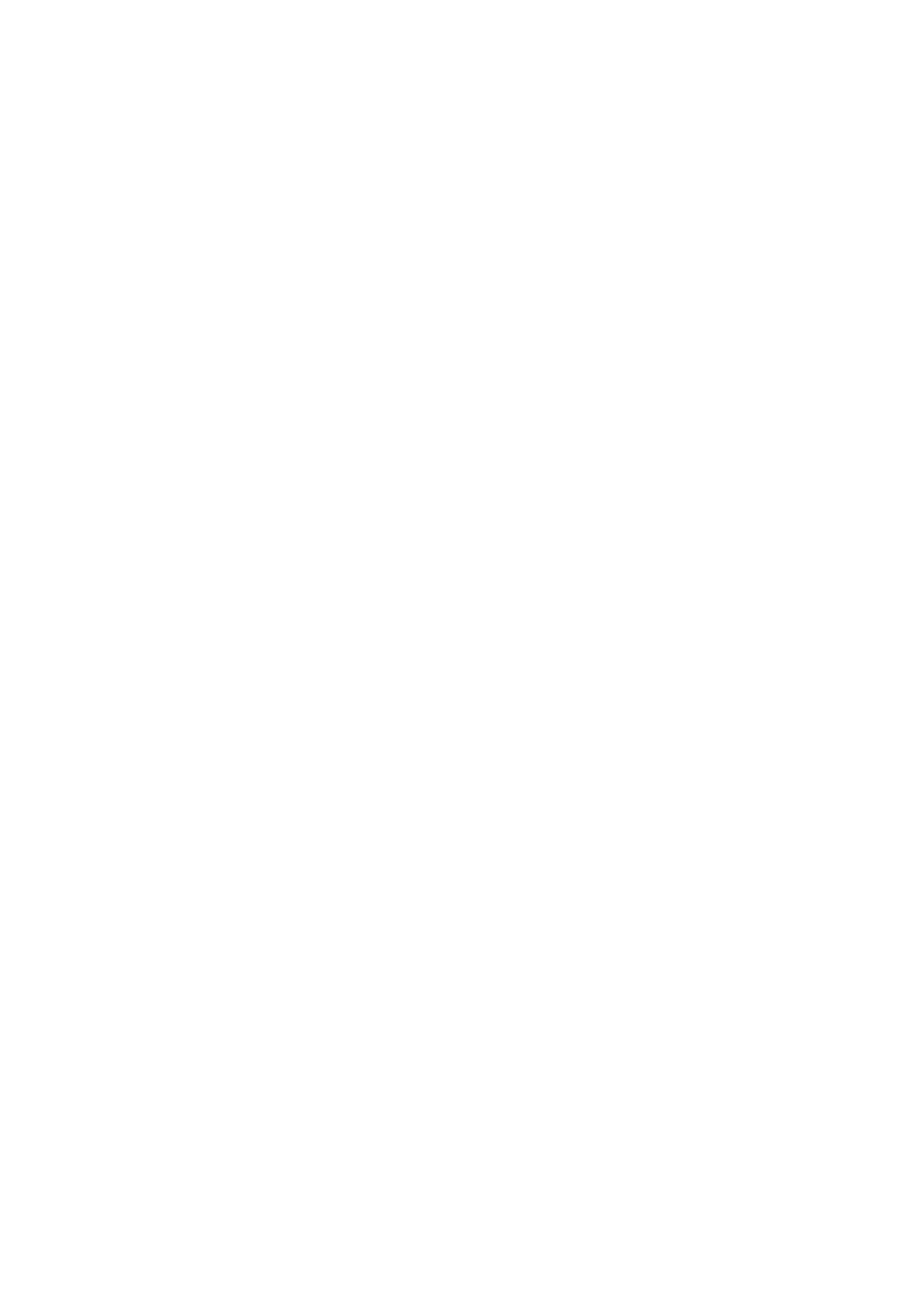#### **In the case of Pospekh v. Russia,**

The European Court of Human Rights (First Section), sitting as a Committee composed of:

Khanlar Hajiyev, *President,* Julia Laffranque,

Erik Møse, *judges,*

and André Wampach, *Deputy Section Registrar,*

Having deliberated in private on 9 April 2013,

Delivers the following judgment, which was adopted on that date:

#### PROCEDURE

1. The case originated in an application (no. 31948/05) against the Russian Federation lodged with the Court under Article 34 of the Convention for the Protection of Human Rights and Fundamental Freedoms ("the Convention") by a Russian national, Ms Bronislava Stanislavovna Pospekh ("the applicant"), on 7 July 2005.

2. The Russian Government ("the Government") were represented by Mr G. Matyushkin, Representative of the Russian Federation at the European Court of Human Rights.

3. On 12 February 2009 the application was communicated to the Government. In accordance with Protocol No. 14, the application was allocated to a Committee.

## THE FACTS

## I. THE CIRCUMSTANCES OF THE CASE

4. The applicant was born in 1952 and lives in Sochi.

5. On an unspecified date in 1994 the applicant lodged an action against her neighbour seeking demolition of an unlawfully constructed accessory building to their joint house.

6. The neighbour lodged a separate action, seeking division of the joint land plot.

7. On 26 October 1994 the Adler Town Court ("the Town Court") granted the neighbour's action. That judgment was upheld on appeal and became final on 7 February 1995.

8. On 10 February 1995 the Town Court gave a judgment in the case concerning the applicant's action, granting it in full. The judgment was not appealed against and became final.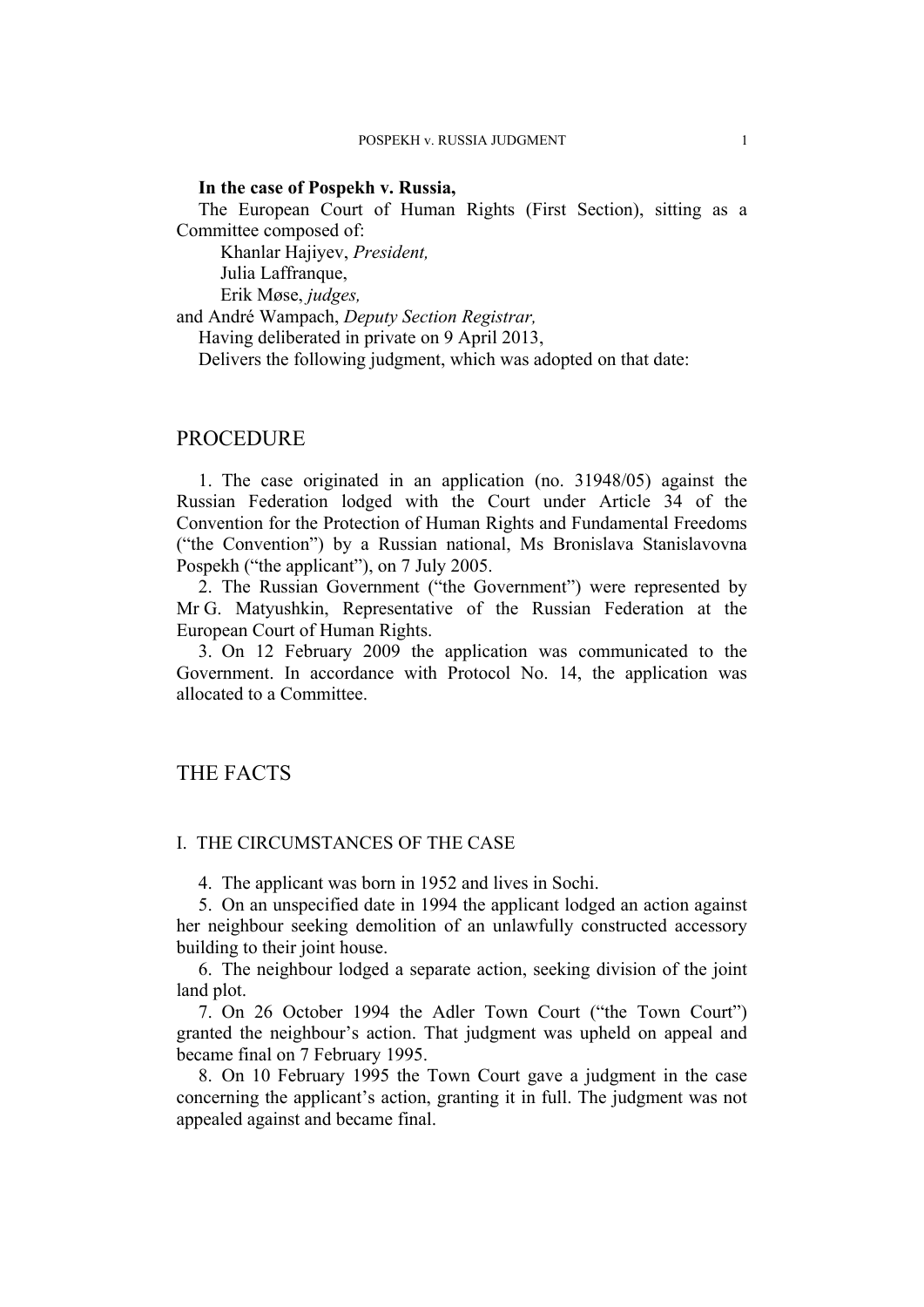9. In April 1995 the applicant, relying on the judgment of 10 February 1995, lodged an application for review of the judgment of 26 October 1994 on account of the discovery of new circumstances.

10. On 1 June 1995 the Krasnodar Regional Court ("the Regional Court") granted the application, quashed the judgments of 26 October 1994 and 7 and 10 February 1995 and authorised a re-examination of the applicant's and the neighbour's actions in joint proceedings.

11. On 13 December 1995 the Town Court dismissed the applicant's claims in full. The judgment was not appealed against and became final.

12. On 16 January 1997 the Presidium of the Krasnodar Regional Court, acting as a supervisory-review instance, quashed the judgment of 13 December 1995 in the part concerning the registration of the accessory building and sent that issue for fresh examination.

13. On 9 June 1997 judge S., to whom the case had been assigned, ordered to conduct two expert examinations, one of the house and another of the land plot.

14. On 28 October 1998 the applicant complained to the Town Court about the experts' failure to submit reports. It appears that the expert report on the land was prepared on 1 October 1998 and sent to the trial court before 15 December 1998. According to the Government the delay in the conduct of the expert examination had been caused by the parties' failure to pay the expert's fees.

15. The hearing of 19 November 1998 was adjourned at the applicant's request owing to her illness.

16. On 15 December 1998 the Town Court adjourned the hearing on account of the experts' failure to submit another report on the house.

17. The hearing of 19 January 1999 was adjourned at the expert's request who noted that the examination had been pending due to the parties' failure to pay the fees. The following two hearings were adjourned because the expert examination was still pending as the expert was ill. The expert report was submitted on 24 March 1999.

18. The next hearing, scheduled for 25 March 1999, was postponed until 13 April 1999 owing to the respondent's failure to appear.

19. The hearing of 13 April 1999 was postponed until 6 October 1999 in order for additional evidence to be collected.

20. On 3 November 1999 the court granted the applicant's request for the suspension of the proceedings pending the outcome of her supervisoryreview complaint against the decision of 13 December 1995. It appears that the proceedings were resumed on 12 April 2001.

21. The hearing of 12 April 2001 was adjourned until 5 May 2001.

22. On 5 May 2001 the Town Court left the applicant's case without examination owing to his failure to appear in court.

23. On 11 February 2002 the court resumed the proceedings at the applicant's request.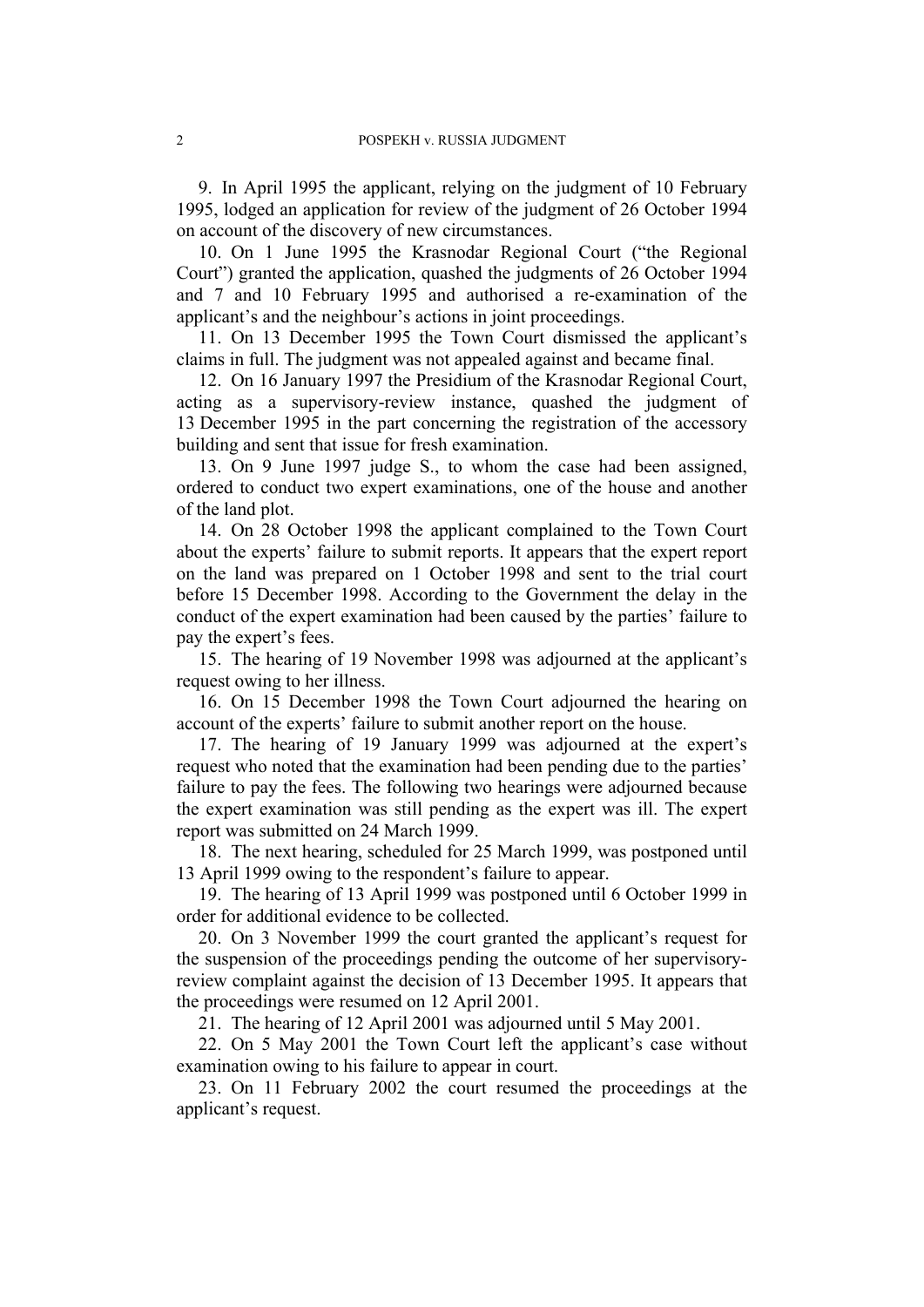24. The hearing scheduled for 12 February 2002 was adjourned at the applicant's request.

25. On 29 March 2002 the court authorised an additional technical examination, which was completed on 31 March 2003.

26. The next three hearings were postponed owing to either the applicant's or the respondent's failure to appear.

27. On 6 August 2003 the court granted the applicant's request for an additional expert examination, which was completed on 1 October 2003. Between October 2003 and March 2004 the court held several hearings.

28. On 23 March 2004 the Adler Town Court accepted the applicant's claims, finding that the building's registration had been unlawful. That judgment was quashed on appeal on 11 May 2004 by the Krasnodar Regional Court. The case was sent for fresh examination to the Town Court.

29. On 21 December 2004 the Town Court dismissed the applicant's action in full.

30. On 10 February 2005 the Krasnodar Regional Court upheld the judgment on appeal.

#### II. RELEVANT DOMESTIC LAW

31. Federal Law No. 68-FZ of 30 April 2010, which entered into force on 4 May 2010, provides that in case of a violation of the right to trial within a reasonable time or of the right to enforcement of a final judgment, Russian citizens are entitled to seek compensation for non-pecuniary damage. Federal Law No. 69-FZ, adopted on the same date, introduced the pertinent changes into Russian legislation.

32. Section 6.2 of Federal Law No. 68-FZ provides that everyone who has a pending application before the European Court of Human Rights concerning a complaint of the type described in that Law has six months to bring the complaint before the domestic courts.

## THE LAW

## I. ALLEGED VIOLATION OF ARTICLE 6 OF THE CONVENTION

33. The applicant complained that the length of the proceedings in his case had breached the "reasonable time" requirement as provided in Article 6 § 1 of the Convention, the relevant part of which reads as follows:

"In the determination of his civil rights and obligations ... everyone is entitled to a ... hearing within a reasonable time by [a] ... tribunal ..."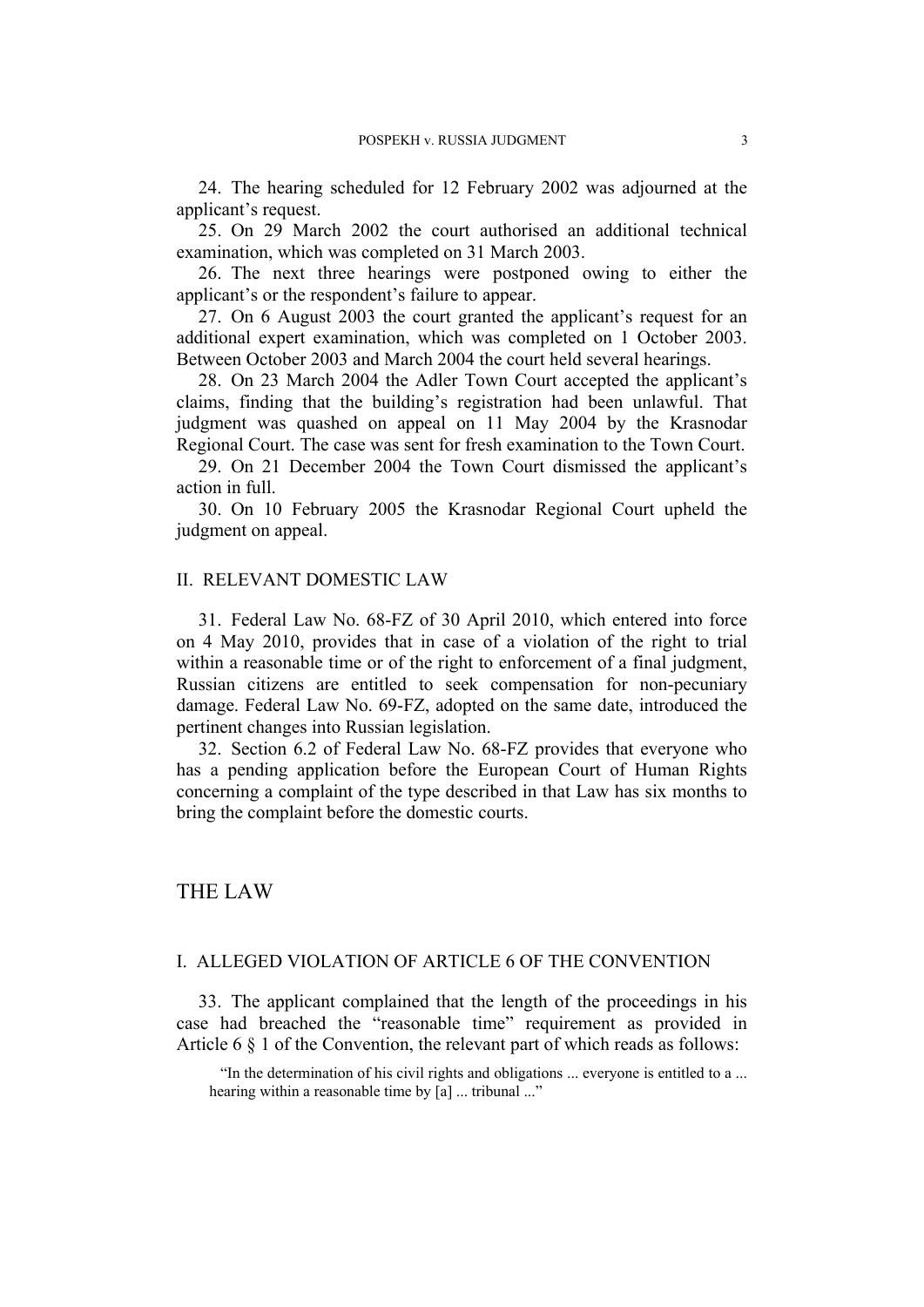34. The Court observes that the proceedings commenced on an unspecified date in 1994 and ended on 10 February 2005. However, the period to be taken into consideration began on 5 May 1998, when the Convention entered into force in respect of Russia. The periods from 3 November 1999 to 12 April 2001 and from 5 May 2001 to 11 February 2002 have to be also excluded from the overall length as the case was not pending before the courts (see paragraphs 20 and 22-23 above). Thus, the aggregate length of the proceedings within the Court's competence *ratione temporis* amounts approximately to five years and seven months when the applicant's case was considered twice at two levels of jurisdiction.

#### **A. Admissibility**

35. The Court notes that this complaint is not manifestly ill-founded within the meaning of Article 35  $\S$  3 (a) of the Convention. It further notes that it is not inadmissible on any other grounds. It must therefore be declared admissible.

#### **B. Merits**

36. The Government disagreed with the complaint. In particular, they argued that the applicant's case had been complex and required examination of a large amount of evidence and taking of several expert opinions. They noted that the applicant had contributed to the delay in the proceedings by requesting to adjourn the proceedings and by failing to appear in hearings.

37. The applicant maintained his complaint.

38. The Court accepts that the civil proceedings bore a certain degree of complexity having involved the conduct of several expert examinations. However, it cannot accept that the complexity of the case, taken on its own, was such as to justify the overall length of the proceedings (see, among others, *Antonov v. Russia* (dec.), no. 38020/03, 3 November 2005).

39. As to the applicant's conduct, the Court accepts that during the proceedings she defaulted on several occasions, which thwarted the progress of the case to a certain extent.

40. Turning to the conduct of the authorities, the Court observes one major deficiency that occurred in the course of the proceedings consisted of unexplained delays in taking the expert opinions. In particular, it follows that the additional expert examination authorised by the trial court was pending without any valid reason for one year, from 29 March 2002 to 31 March 2003 (see paragraph 25 above). The Government did not provide any explanation in this regard. As to their argument that the first expert examination (which ended on 1 October 1998 and caused a delay of five months within the Court's competence *ratione temporis*, see paragraph 14 above) was due to "the parties' failure" to pay the relevant expert fees, it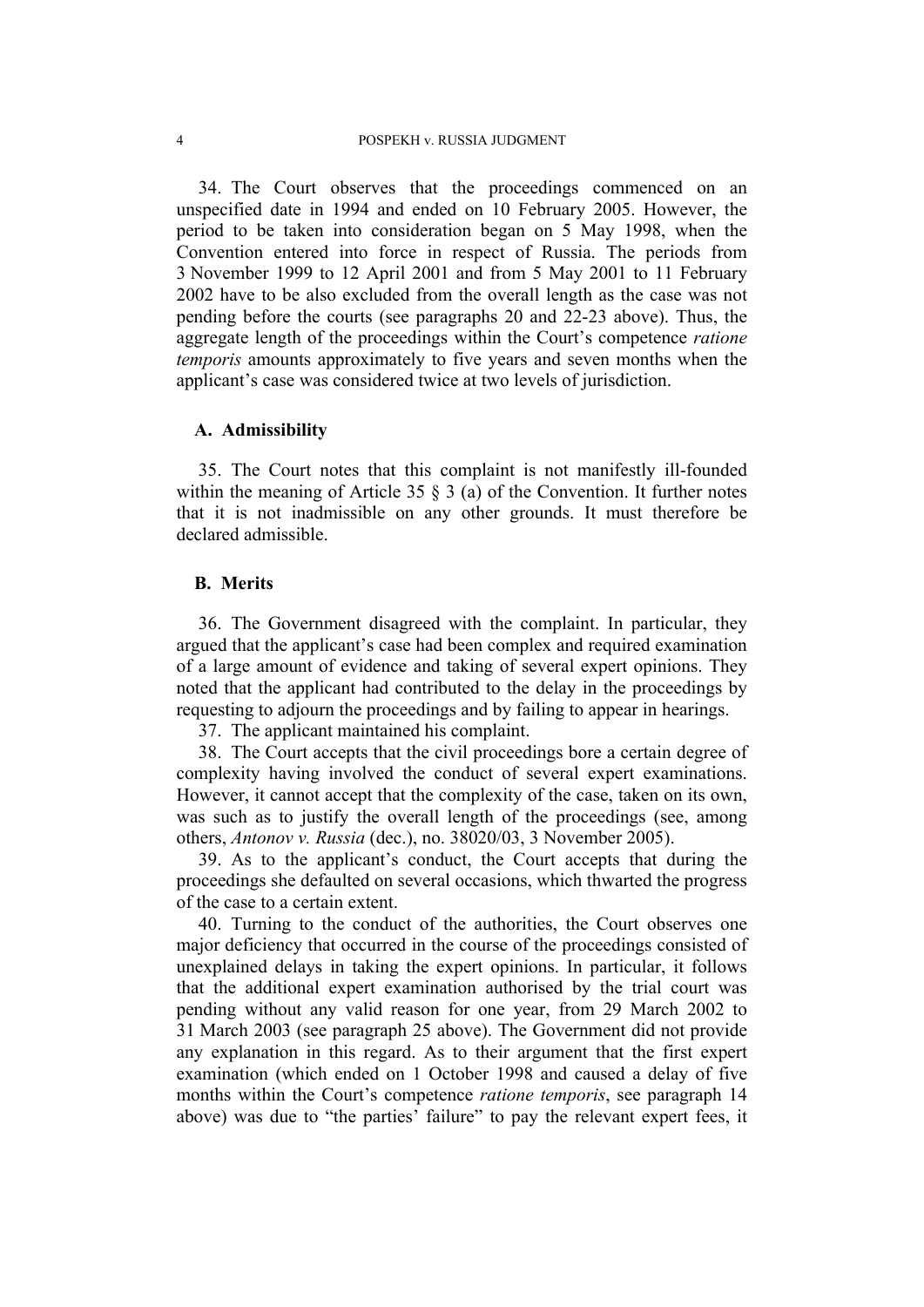does not plainly follow that this failure was exclusively attributable to the applicant. In any event, the Court notes that the report relating to the second examination ordered on 9 June 1997 was submitted on 24 March 1999 (see paragraph 17 above). It should also be recalled that the principal responsibility for the delay due to the expert opinions rests ultimately with the State (see *Capuano v. Italy*, 25 June 1987, § 32, Series A no. 119). It is up to the courts to use the measures available to them under domestic law to maintain control over the proceedings. Accordingly, the Court cannot but find that the judicial authorities remain largely responsible for the delays in taking the expert opinions.

41. While the Court acknowledges that the applicant delayed the proceedings to a certain extent, it considers that the defects in the authorities' handling of the case at hand were serious enough to lead to a breach of the "reasonable time" requirement.

42. There has accordingly been a violation of Article 6 § 1 of the Convention on account of unreasonable length of proceedings.

#### II. ALLEGED VIOLATION OF ARTICLE 13 OF THE CONVENTION

43. The applicant complained under Article 13 that he had not had an effective remedy in respect of the length of the proceedings in his case. The relevant provision reads as follows:

"Everyone whose rights and freedoms as set forth in [the] Convention are violated shall have an effective remedy before a national authority notwithstanding that the violation has been committed by persons acting in an official capacity."

44. The Court takes cognisance of the existence of a new remedy introduced by the federal laws № 68-*ФЗ* and № 69-*ФЗ* in the wake of the pilot judgment adopted in the case of *Burdov v. Russia (no. 2)* (no. 33509/04, ECHR 2009-...). These statutes, which entered into force on 4 May 2010, set up a new remedy which enables those concerned to seek compensation for the damage sustained as a result of unreasonable length of the proceedings or delayed enforcement of court judgments (see paragraph 31 above).

45. The Court observes that in the present case the parties' observations in respect of Article 13 arrived before 4 May 2010 and did not contain any references to the new legislative development. However, it accepts that as of 4 May 2010 the applicant has had a right to use the new remedy (see paragraph 32 above).

46. The Court recalls that in the pilot judgment cited above it stated that it would be unfair to request the applicants whose cases have already been pending for many years in the domestic system and who have come to seek relief at the Court to bring again their claims before domestic tribunals (*Burdov (no. 2)*, cited above, § 144). In line with this principle, the Court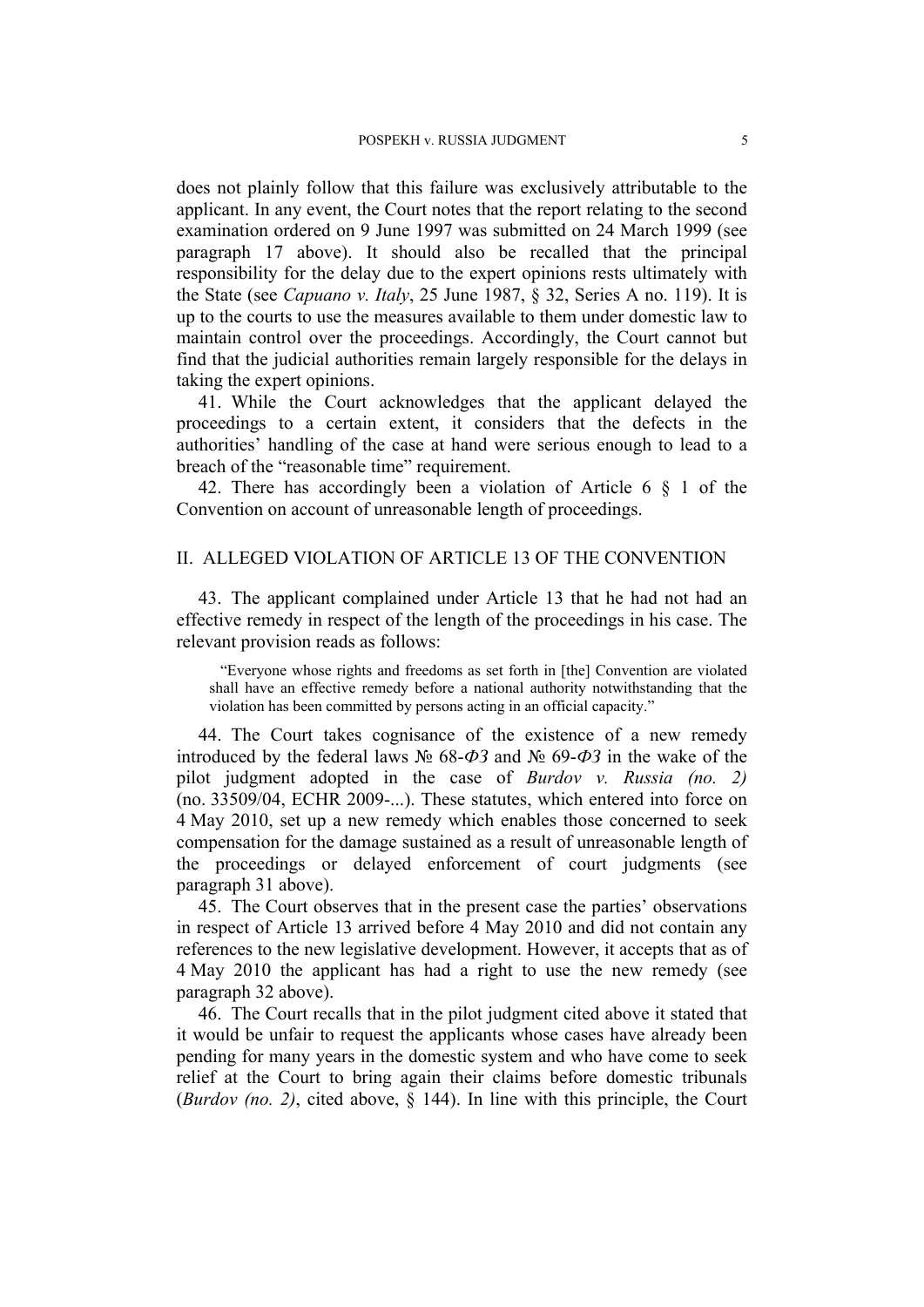decided to examine the present application on its merits and found a violation of the substantive provision of the Convention.

47. Having regard to these special circumstances, the Court does not find it necessary to separately examine the applicant's complaint under Article 13 (see *Utyuzhnikova v. Russia*, no. 25957/03, § 52, 7 October 2010).

#### III. OTHER ALLEGED VIOLATIONS OF THE CONVENTION

48. The applicant also complained that the domestic courts had been partial, that they had incorrectly assessed the facts and applied the law.

49. Having regard to all the materials in its possession, and in so far as these complaints fall within its competence, the Court finds that there is no appearance of a violation of the rights and freedoms set out in these provisions in that respect. It follows that this part of the application must be rejected as being manifestly ill-founded, pursuant to Article 35 §§ 1, 3 and 4 of the Convention.

#### IV. APPLICATION OF ARTICLE 41 OF THE CONVENTION

#### 50. Article 41 of the Convention provides:

"If the Court finds that there has been a violation of the Convention or the Protocols thereto, and if the internal law of the High Contracting Party concerned allows only partial reparation to be made, the Court shall, if necessary, afford just satisfaction to the injured party."

#### **A. Damage**

51. In respect of pecuniary damage the applicant claimed 179,200 euros (EUR) which represented income loss and damage caused to her house. The applicant also claimed EUR 50,000 in respect of non-pecuniary damage.

52. The Government did not provide any comments on the claims.

53. In respect of the claim for pecuniary damage, the Court does not discern any causal link between the violation found and the damage alleged; it therefore rejects this claim.

54. In respect of non-pecuniary damage, the Court accepts that the applicant suffered some distress and frustration caused by the length of the proceedings. Deciding on an equitable basis, the Court awards EUR 2,000.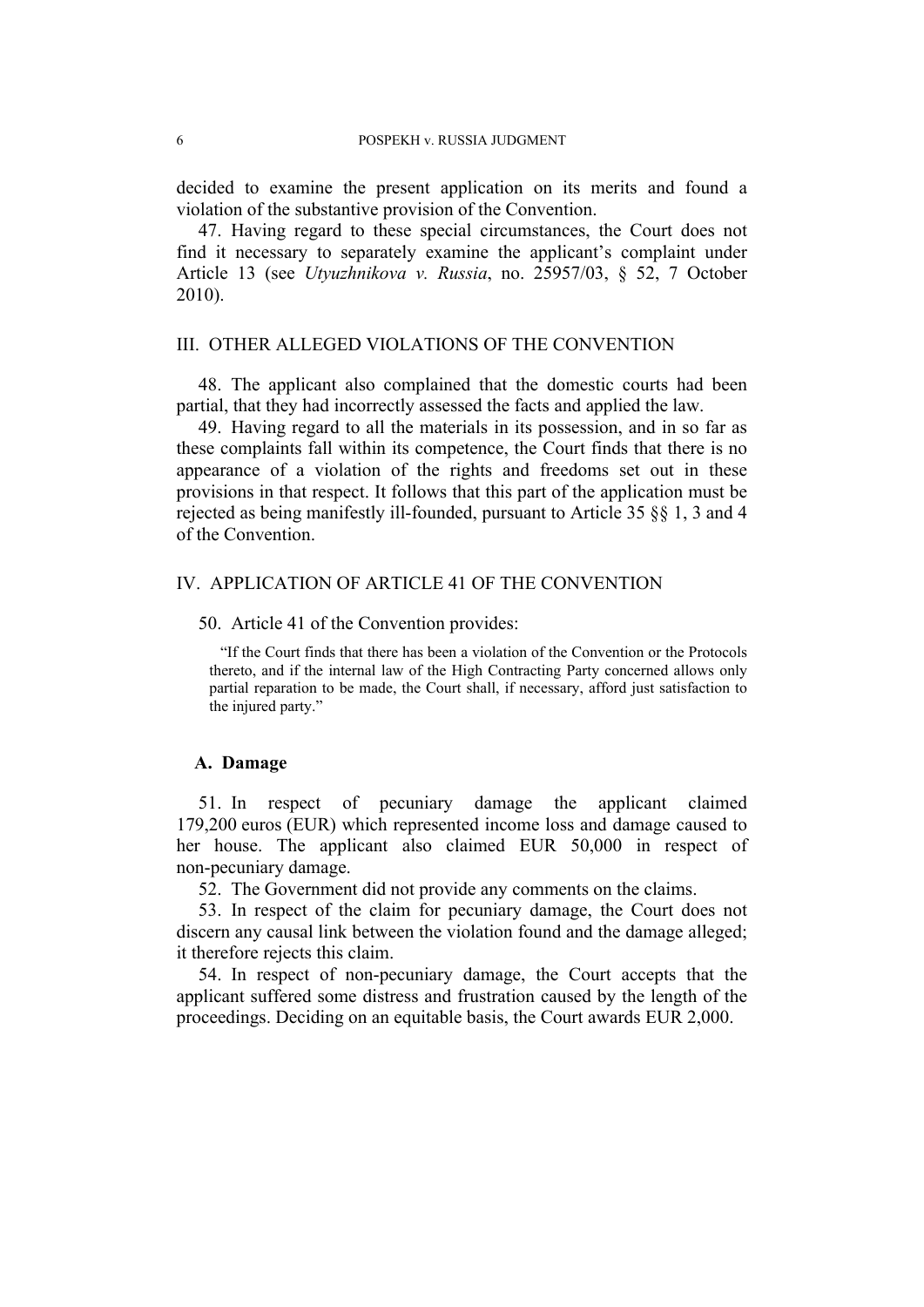#### **B. Costs and expenses**

55. The applicant also claimed EUR 30,800 for the costs and expenses incurred in the domestic proceedings.

56. The Government did not provide any comments on the claims.

57. Regard being had to the documents in its possession and to its caselaw, the Court rejects the applicant's claim for costs and expenses as there is no indication that they were incurred in seeking redress in respect of the violation found.

#### **C. Default interest**

58. The Court considers it appropriate that the default interest rate should be based on the marginal lending rate of the European Central Bank, to which should be added three percentage points.

## FOR THESE REASONS, THE COURT UNANIMOUSLY

- 1. *Declares* the complaint concerning the length of the proceedings admissible and the remainder of the application inadmissible;
- 2. *Holds* that there has been a violation of Article 6 of the Convention;
- 3. *Holds* that there is no need to examine separately the complaint under Article 13 of the Convention;
- 4. *Holds*

(a) that the respondent State is to pay the applicant, within three months, EUR 2,000 (two thousand euros), plus any tax that may be chargeable, in respect of non-pecuniary damage, to be converted into the currency of the respondent State at the rate applicable at the date of settlement;

(b) that from the expiry of the above-mentioned three months until settlement simple interest shall be payable on the above amount at a rate equal to the marginal lending rate of the European Central Bank during the default period plus three percentage points;